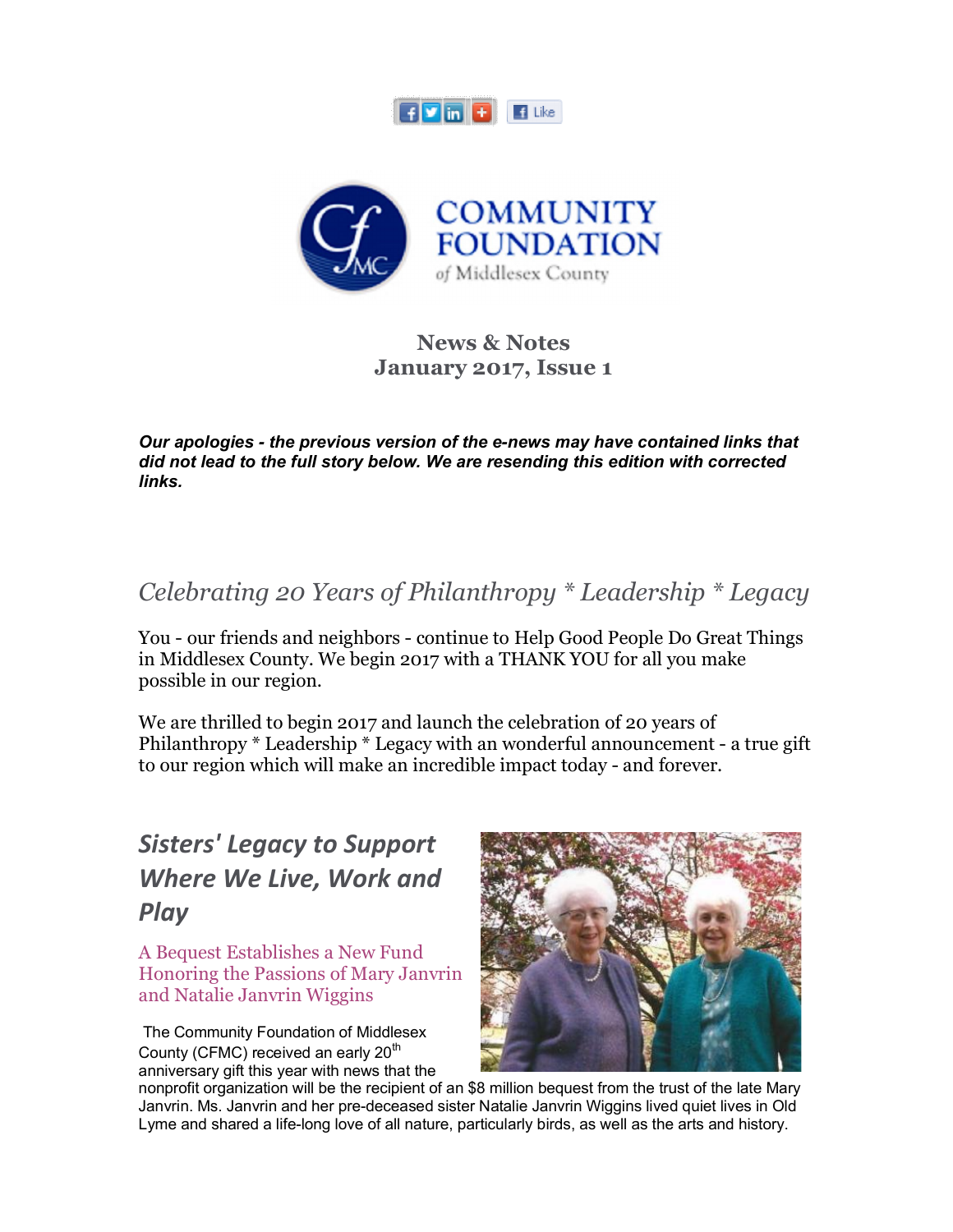Mary later resided in Chester and continued to enjoy the beauty of the region until her passing in September 2016. At that time her trust set into motion the establishment of an \$8 million fund at CFMC - the **Mary Janvrin and Natalie Janvrin Wiggins Fund for Birds, Other Animals, and Nature**.

Story continued **here**.

## *Middlesex Habitat for Humanity Builds for the Future with an Agency Fund at CFMC* Ensuring a "Hand Up" for Our Community Forever

What better way to say THANK YOU for a great 2016 and prepare for 2017 (and many years to come) than to established "building block" for an organization's future. That is what Agency Funds are - building blocks that assist a nonprofit organization in ensuring a sound and strong future for generations.

The Board of Directors and Executive Director of Middlesex Habitat for Humanity have been working on just such a foundation stone this fall with the Community Foundation. This week, they finalized the paperwork and established their Fund.

Sara Bird, Executive Director of Middlesex



Cynthia Clegg\_ CFMC\_ with Sara Bird of Middlesex Habitat for Humanity

Habitat for Humanity, explained why this step is so essential to MHFH's work: "2016 has been an amazing year for Middlesex Habitat for Humanity. People in our county have been extraordinarily generous to our organization with the donation of a home in Middletown and two parcels of land in East Haddam. To top it off, we received a \$200,000 grant for affordable housing in Westbrook. All of these gifts have truly set us on the path we've worked so hard to get to. Now we can truly plan for our organization's future. Establishing an Agency Fund with the Community Foundation of Middlesex County ensures our viability - now - and well into the future."

On behalf of the Community Foundation and Middlesex County, *congratulations* Middlesex Habitat for Humanity - and Thank You for all you do to provide a "hand up" for our neighbors!

*Your Invited ... For An Evening of Friendship and Fun with Pough Interiors and the 365 Fund*

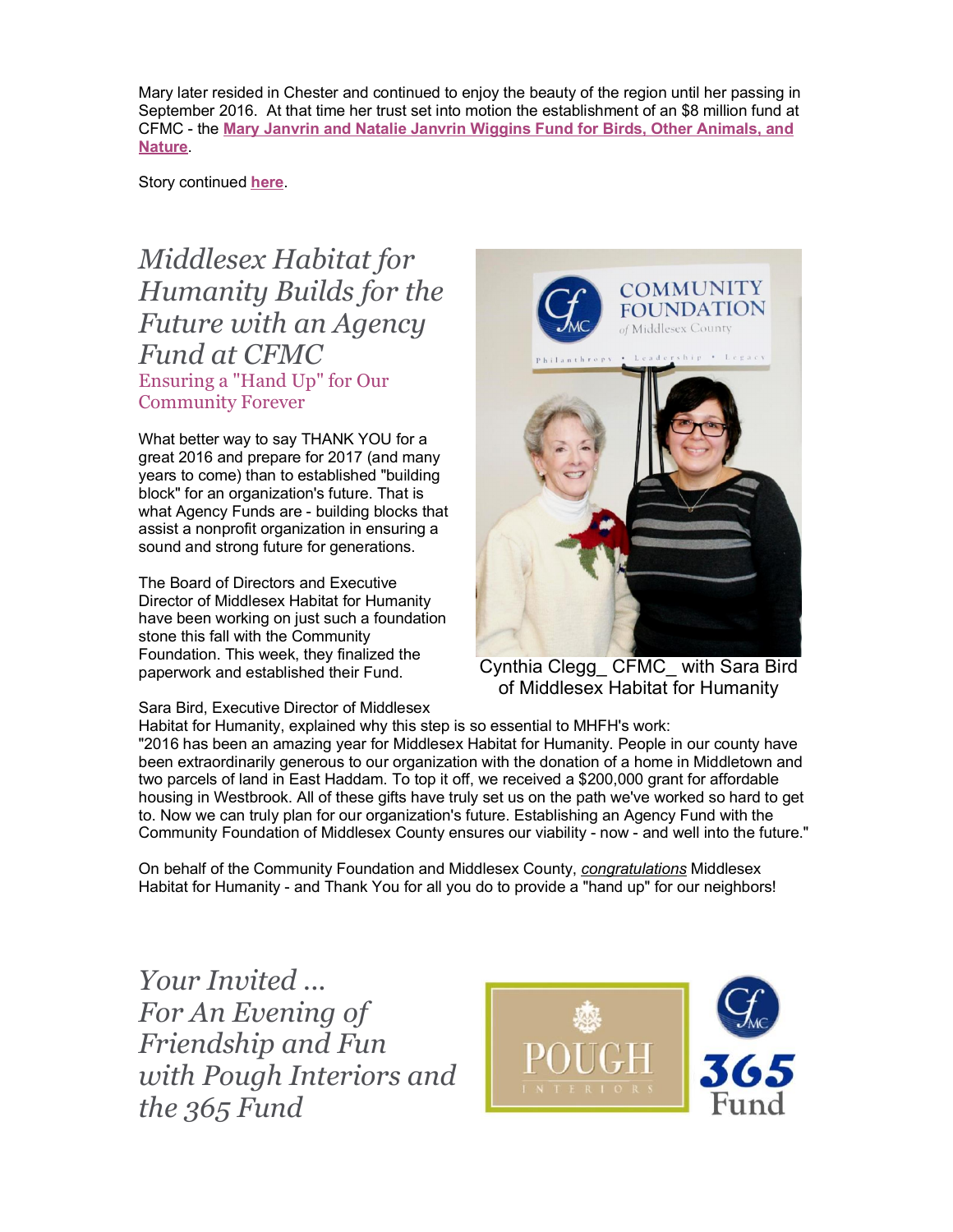In the spirit of "Love Your Local" & "Live Local Give Local," **Pough Interiors** and the **Community Foundation of Middlesex County** invite you to our annual Open House to celebrate the **365 Fund**.

Join friends and neighbors for wine and hors d'oeuvres while we practice Living Locally and Giving Locally, celebrating all the ways in which we as a community can help one another.

All are invited to this special event with plenty of surprises in store.

**Thursday, January 19, 2017 5:30 to 7:30 p.m. Pough Interiors, One Main Street, Essex**

#### *Feel Good Fridays continue* with our Partners at iCRV Radio(.com)

The "Good" continues in 2017 as we continue to partner with our wonderful friends at iCRV Radio to share stories of Helping Good People Do Great Things in Middlesex County (and beyond)!

Do you start your weekend with a some "Feel Good" stories? Join us every Friday morning on iCRVradio.com at 9 a.m. as we celebrate the people, organizations, businesses, and programs which make our region the best place to live, work, and play.



Busy holiday season? Did you miss your Feel Good Friday segments in December? Not to worry! iCRV Radio just launched a new "archive" section where you can catch up on last month's segments. We had some wonderful guests with incredible stories - we talked with Brian Abely about why he and his family established the Colter Abely Achievement Fund. We caught up with Cobi O'Connell, the first grant recipient of the Nick Ramcke Fund, to learn how the grant impacted her college studies; and we spent time with CFMC Board members Wally Jones and Sue Sawchuk sharing the incredible impact YOU have on Middlesex County through the Community Foundation.

So set your calendar reminders for 2017 and join us at 9 a.m. every Friday on iCRVradio.com for a great start to the weekend.

### *CFMC Community Report* Available on our website - and by mail

The Community Foundation's Community Reports are always available on our website - and if you prefer to see them in hard copy, just drop us a **E-NOTE** and we will mail a copy.

If you didn't have a chance to see the 2015 Community Report, you can find it **HERE**.